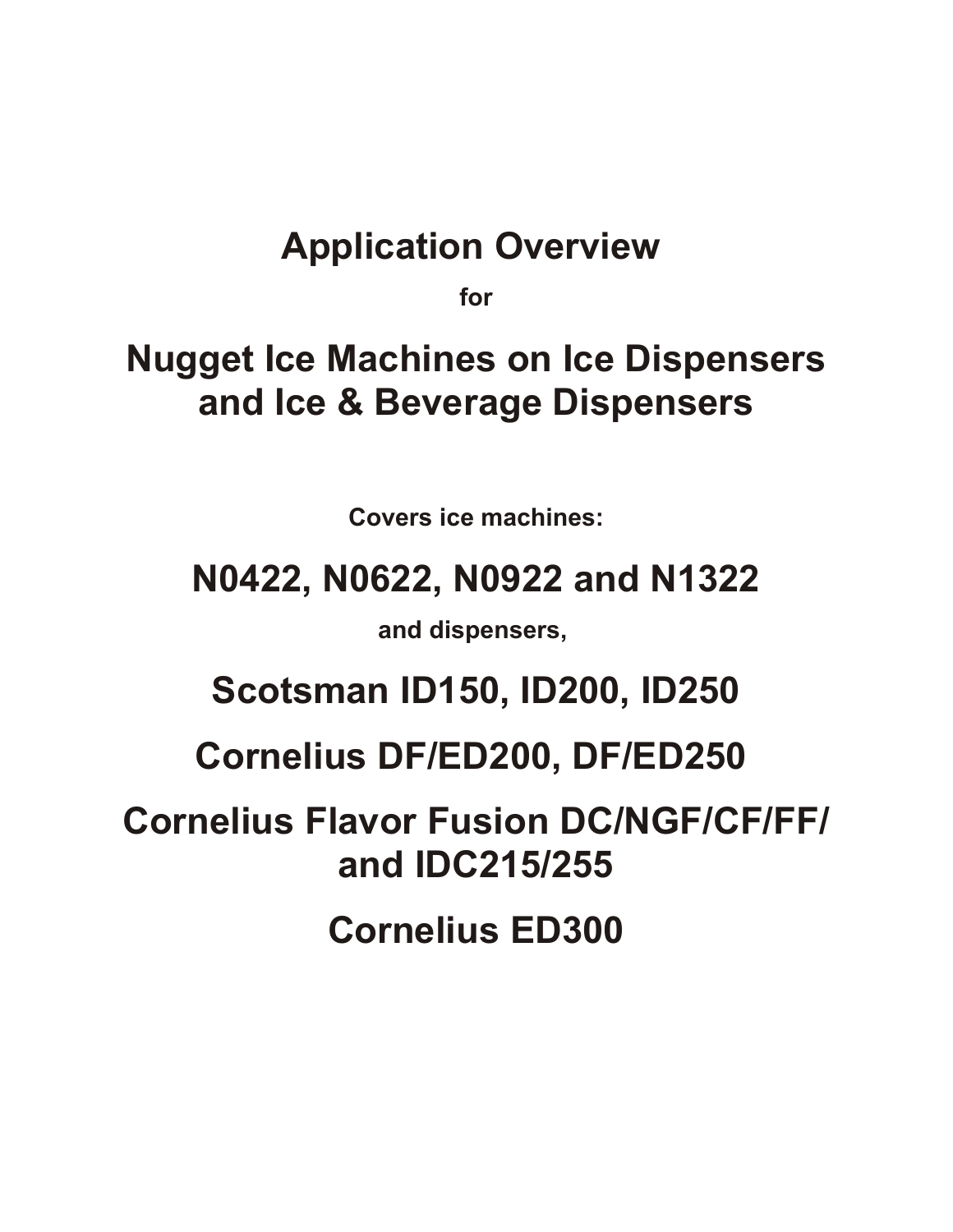# **Background**

Scotsman Nugget ice was designed for dispensing applications. It has been successfully used in Scotsman ice maker-dispensers for nearly 35 years.

The chewable nugget ice form is becoming more popular in other areas such as convenience stores and lunch counters. Many of those locations have post-mix ice and beverage dispensers on site that can be used to dispense nugget ice. The most space & labor efficient place to locate the ice machine is on top of the dispenser.

The ice beverage dispensers on the market were designed to be manually filled. Many have had cubers stacked on them for automatic filling. The same thing is now occurring with nugget ice machines.

Scotsman's line of dispenser compatible nugget ice machines are these:

- N0422. Air, water cooled. 115 volt.
- N0622. Air, water or remote cooled. 115 volt
- N0922 or N1322. Air, water or remote cooled. 208-230 volt

#### **Ice Level Control**

All the above models have a photo-electric eye control that shuts the ice machine off when ice builds up into the bottom of the machine. When installed on an ice beverage dispenser, an ultrasonic adjustable ice level control **must be field installed**. The exception is when the ice machine is placed on an ED300, in that case a thermostat is used.

### **Cap Tube Routing**

On the ED300, the bin thermostat cap tube will route from the ice machine control box through the hole next to the ice chute. It will be routed through a cap tube holder attached to the ice separator in the Cornelius adapter.

#### **Adapters**

All installations require an adapter plate. The adapter plate covers the top of the dispenser, has a drop zone hole for the ice to go through and supports the ice machine. Some adapters include a baffle to keep the ice from forcing its way out the front during dispensing.

#### **Adjustments**

All the dispensers have automatic agitation to keep the ice stirred up. If agitation is too frequent, the nugget ice will be damaged and will become difficult to dispense. The Scotsman and Cornelius dispensers need to be set to **.5 seconds on every 3 hours.**

The Scotsman and Cornelius dispensers also have a restrictor plate at the outlet of the hopper. That plate should be removed or adjusted to be 1.5" open to limit the speed the nugget ice flows out during dispensing. Removal is recommended.

#### **KVS Overview**

The KVS is an ultrasonic control that can be added to the Scotsman Prodigy model machines, either cuber or nugget. It consists of a control board and sensor. The sensor mounts to a hole in the base of the nugget ice machine. The KVS control has an adjustment knob to allow the ice level to be lowered to various levels. The recommended KVS adjustment would be in the 12 to 2 o'clock range.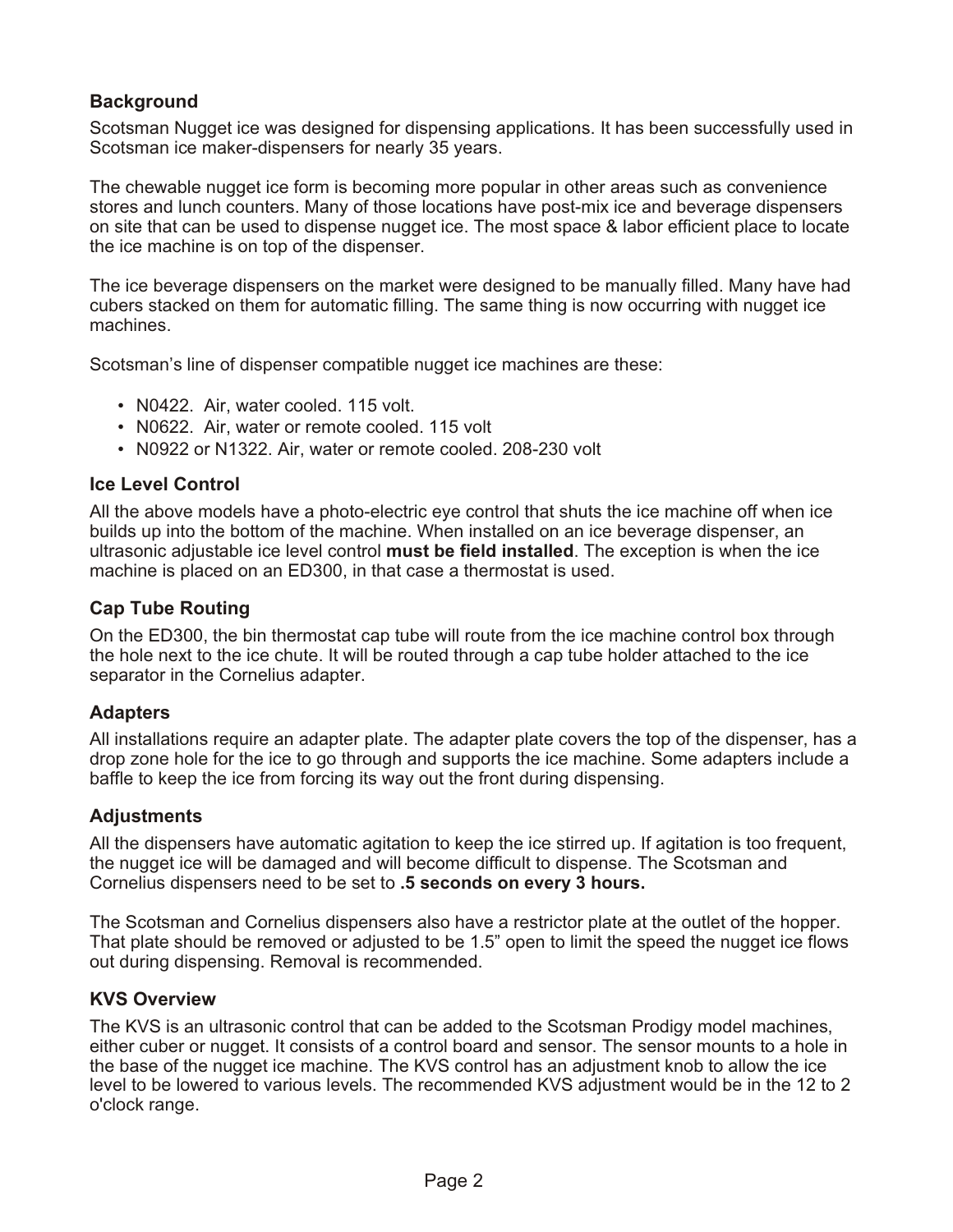## **KDIL Overview**

KDIL-PN-ID3. For the ED300. Must be used with the adapter that splits the ice flow left and right, and new agitators.

The KDIL-PN-200 and 250 kits include a KVS and ice slide. The ice slide snaps into the slot in the bottom of the ice hopper that allows ice to flow to the cold plate. A KNUGDIV kit is also included.

## **Kits**

Additional kits are required for proper operation. See the matrix on the next page for kit applications.

- [KNUGDIV](http://www.scotsman-ice.com/service/Instructions/knugdiv.pdf)\* diverter kit for Scotsman ID and Cornelius ED or DF dispensers. Installed in the ice chute area. ED300 requires special diverter kits (left and right versions), they are included with the kits listed on page 4.
- [629097086](http://www.cornelius-usa.com/stellent/groups/web/@guest/documents/manual/033831.pdf)\*\* diverter kit for Cornelius IDC/NGF/CF and FF dispensers. Installed in the ice chute area.
- [KBT](http://www.scotsman-ice.com/service/Instructions.htm#bintopskits)\* Bin Tops Adapters for Scotsman and selected Cornelius dispensers (not IDC).
- [KVS](http://www.scotsman-ice.com/service/Instructions/17313801.pdf)\* Ice level control for ID200 and ID250 and Cornelius IDC dispensers.
- [KDIL-PN-ID3](http://www.scotsman-ice.com/service/Instructions/17330101.pdf)\* Kit to add a bin thermostat to ED300, requires additional Cornelius items.
- [KDIL-PN-200](http://www.scotsman-ice.com/service/Instructions/17329901.pdf)\* Kit to add an ice level control and ice slide to ED200 size Cornelius ice beverage dispensers. Also includes KNUGDIV and KVS.
- [KDIL-PN-250](http://www.scotsman-ice.com/service/Instructions/17329901.pdf)\* Same as above except fits the DF/ED250 sized models.
- A40403-021\* Ice Deflector hangs below the ice drop zone directing the ice to the back of the dispenser. Recommended on all front facing installations.
- R629088514\* Agitator for use with an **ED150** and cold plate.

\*Available from Scotsman \*\*Available for Cornelius